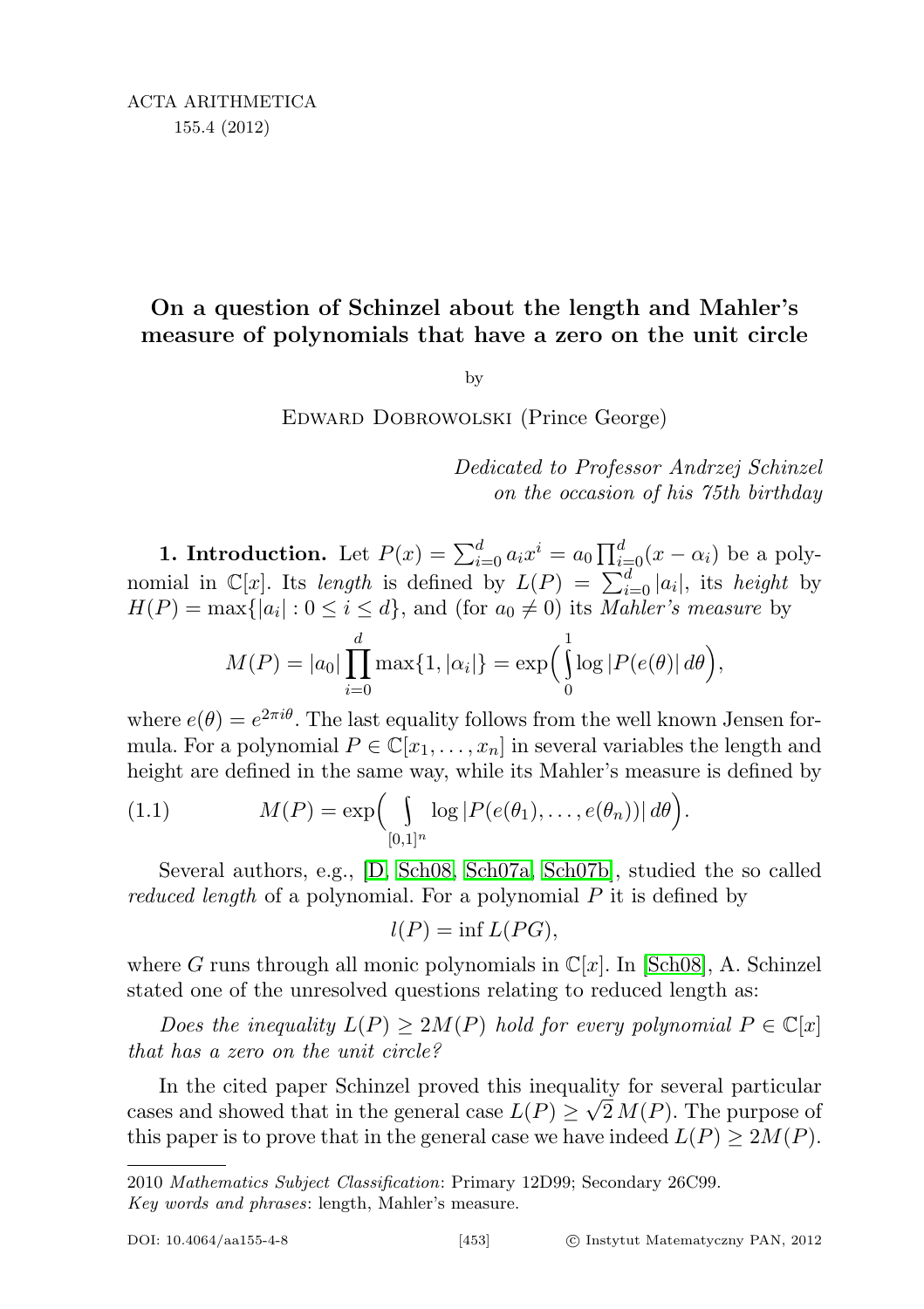#### 454 E. Dobrowolski

2. Statement of the results. It is deceptively easy to establish the inequality for polynomials up to fourth degree; not much more is required than a skillful use of the triangle inequality. However, degree five appears to be a stumbling block. Our main theorem is

THEOREM 2.1.  $L(P) \geq 2M(P)$  for every  $P \in \mathbb{C}[x]$  that has a zero on the unit circle.

D. Boyd conjectured [\[B\]](#page-10-4) and W. Lawton proved [\[L\]](#page-10-5) that Mahler's measure of a polynomial in several variables is a limit of Mahler's measures of polynomials in one variable. Thus our theorem automatically generalizes to polynomials in several variables. The only requirement is that a polynomial in  $z = (z_1, \ldots, z_n)$  has a zero on the *n*-dimensional torus  $\mathbb{T}^n =$  $\{(z_1, \ldots, z_n) \in \mathbb{C}^n : |z_i| = 1, i = 1, \ldots, n\}.$ 

<span id="page-1-0"></span>COROLLARY 2.2. Suppose that  $P \in \mathbb{C}[\mathbf{z}]$ , where  $\mathbf{z} = (z_1, \ldots, z_n)$ , has a zero on  $\mathbb{T}^n$ . Then  $L(P) \geq 2M(P)$ .

In particular, our result is valid for linear forms  $\mathcal{L}_{a}(z) = a_1 z_1 + \cdots + a_n z_n$ . Such forms have been extensively studied. For  $n = 3$  an explicit formula for Mahler's measure of  $\mathcal{L}_a$  was established by Maillot and Cassaigne [\[M\]](#page-10-6). In the general case the authors of  $\left[\text{RTV}\right]$  give an estimate of  $M(\mathcal{L}_a)$  in terms of the Euclidean norm of a. However these results do not seem to be helpful in establishing our inequality. Corollary [2.2](#page-1-0) immediately gives  $L(\mathcal{L}_{a}) \geq 2M(\mathcal{L}_{a})$  if  $\mathcal{L}_{a}$  has a zero on  $\mathbb{T}^{n}$ . For  $n = 3$  the last condition means that the lengths  $|a_1|, |a_2|$  and  $|a_3|$ , in the formula for  $\mathcal{L}_{\mathbf{a}}(\mathbf{z})$ , can form a triangle. For such forms Maillot and Cassaigne expressed  $M(\mathcal{L}_a)$  in terms of the Bloch–Wigner dilogarithm. Corollary [2.2](#page-1-0) thus provides an interesting bound on the dilogarithm. However, we will not investigate this point in this paper.

## 3. Lemmas and proofs

LEMMA 3.1. Let  $P \in \mathbb{C}[x]$  with  $\deg(P) = d$ , and set  $P^*(x) = \epsilon x^d P(x^{-1})$ or  $P^*(x) = \epsilon x^d \overline{P}(x^{-1}), |\epsilon| = 1$ . Then

$$
L(P) \ge 2M(P) \iff L(P^*) \ge 2M(P^*).
$$

*Proof.* This is obvious, since  $L(P) = L(P^*)$  and  $M(P) = M(P^*)$ .

LEMMA 3.2 (Schinzel, [\[Sch08,](#page-10-1) Lemma 1]). If  $P \in \mathbb{C}[x]$  has a zero on the unit circle then  $L(P) \geq 2H(P)$ .

The next lemma is crucial to the proof of the theorem.

<span id="page-1-1"></span>LEMMA 3.3. Let  $P(z) = \sum_{j \in J} a_j z^{d-j} \in \mathbb{C}[z]$ , where  $|J| = k$ , be a polynomial with exactly  $k \geq 3$  nonzero terms, such that  $P(0) \neq 0$ ,  $P(1) = 0$  and P has no other zeros on the unit circle, P has at least one zero outside and at least one zero inside the unit circle. Then either there exists a polynomial Q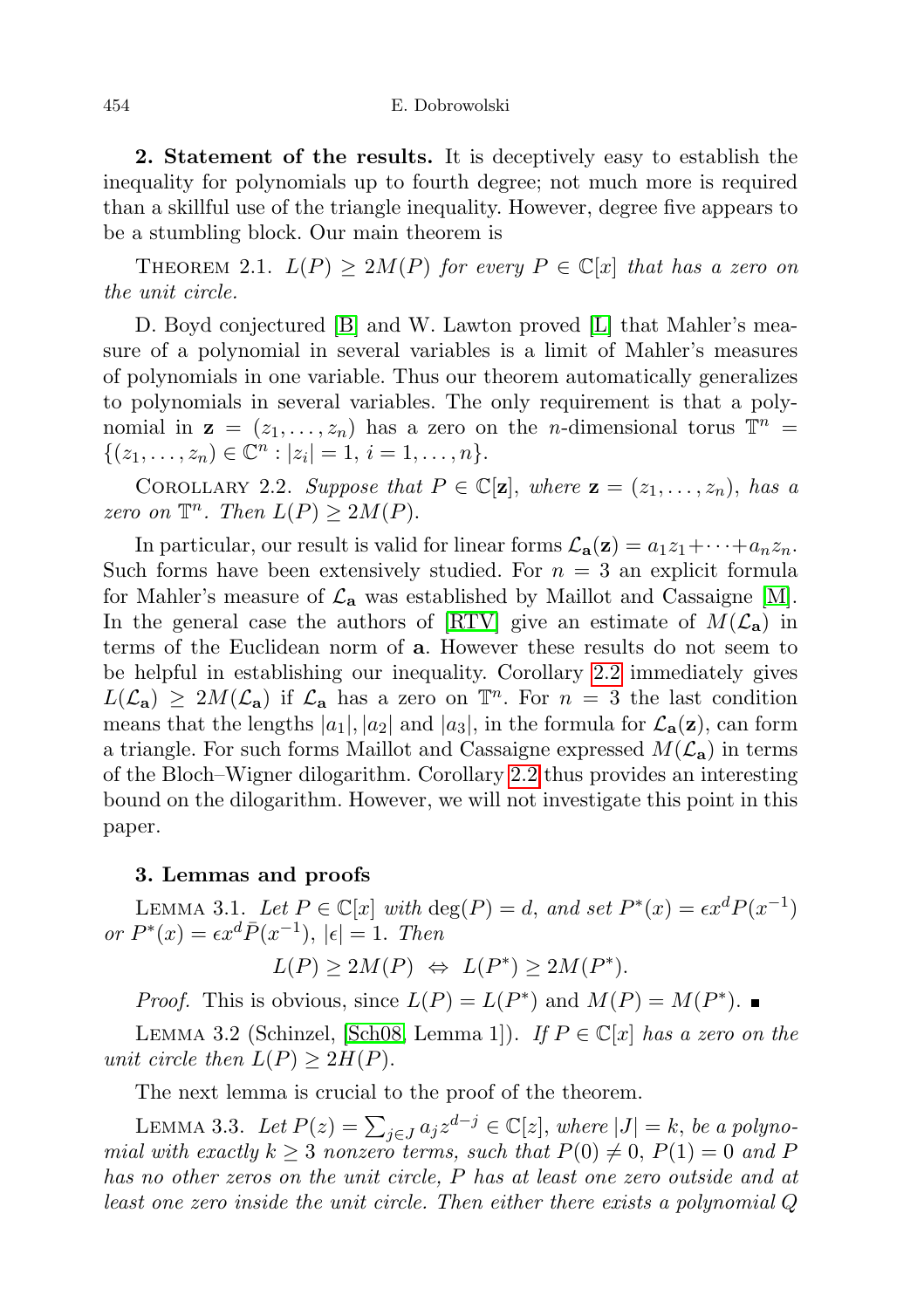of degree d for which  $L(Q)/M(Q) < L(P)/M(P)$ , or there is an open interval I containing 0 and a continuous trajectory  $I \ni t \mapsto P_{[t]} = \sum_{j \in J} a_j(t) z^{d-j}$ such that  $P_{[0]} = P$ ,  $M(P_{[t]}) = M(P)$ ,  $L(P_{[t]}) = L(P)$  for all  $t \in I$ ,  $a_j(t) \neq 0$ for all  $j \in J$  and  $t \in I$ , and the modulus of the leading coefficient of  $P_{[t]}$ ,  $|a_0(t)|$ , is strictly decreasing on I.

We leave the proof of this lemma to the last section.

**3.1. Proof of Theorem 2.1.** For a nonzero polynomial P define  $\lambda(P)$  $= L(P)/M(P)$ . Observe that the definitions of the length and Mahler's measure of P immediately imply that  $\lambda(cP) = \lambda(P)$  for any nonzero constant c. Thus, without loss of generality, we can assume that  $P$  is monic; later we will relax that assumption when convenient. Further,  $\lambda(P(ux)) = \lambda(P(x))$ for any complex  $u$  on the unit circle, hence we can also assume without loss of generality that  $P(1) = 0$ , i.e., the zero of P on the unit circle is  $z = 1$ . Let

$$
\mathfrak{P}_d = \{ P \in \mathbb{C}[z] : \text{deg } P = d, P(1) = 0, P \text{ is monic} \},
$$

and  $\mathfrak{P} = \bigcup_{d=1}^{\infty} \mathfrak{P}_d$ . Further, let

<span id="page-2-0"></span>
$$
\lambda_d = \inf_{P \in \mathfrak{P}_d} \lambda(P)
$$
 and  $\lambda_0 = \inf_{P \in \mathfrak{P}} \lambda(P)$ .

Jensen's formula for  $M(P)$  implies that  $L(P) \geq M(P)$  for any nonzero polynomial. Hence  $\lambda(P) \geq 1$ . On the other hand  $\lambda(z^d - 1) = 2$ , so  $\lambda_d \in [1, 2]$ for all  $d \in \mathbb{N}$ ; the same holds for  $\lambda_0$ . Clearly,  $\lambda_0 = \inf{\lambda_d : d \geq 1}$ , hence the conclusion of the theorem is equivalent to

(3.1) 
$$
\lambda_d = 2 \quad \text{for all } d \in \mathbb{N}.
$$

In order to prove this equality we proceed by induction on d. For  $d = 1$ ,  $\mathfrak{P}_d$  consists of a single polynomial  $z - 1$ , so  $\lambda_1 = 2$  trivially. Fix  $d > 1$  and suppose that  $\lambda_n = 2$  for all  $n < d$ . A priori two cases are possible:

CASE 1: The value of  $\lambda_d$  is not attained at any  $P \in \mathfrak{P}_d$ . CASE 2: The value of  $\lambda_d$  is attained at some  $P \in \mathfrak{P}_d$ .

*Proof of* [\(3.1\)](#page-2-0) in Case 1. For a polynomial  $P(x) = \sum_{j=0}^{d} a_j z^{d-j}$ , let  $v(P) = (a_0, \ldots, a_d)$  denote the vector of its coefficients; conversely, for a vector v let  $p(v)$  denote the corresponding polynomial, so that  $p(v(P)) = P$ . By definition of  $\lambda_d$ , there is a sequence  $\{P_m\}$  of polynomials in  $\mathfrak{P}_d$  such that  $\lim_{m\to\infty}\lambda(P_m)=\lambda_d$ . Further,  $M(P)$  is a continuous function of the coefficients of P (see [\[L\]](#page-10-5)), and so is  $L(P)$  and  $\lambda(P)$ . Since  $\lambda_d$  is not attained and the set  $v(\mathfrak{P}_d)$  is closed in  $\mathbb{C}^{d+1}$ , the sequence  $\{P_m\}$  cannot contain any bounded subsequence. Hence

$$
\lim_{m \to \infty} H(P_m) = \infty.
$$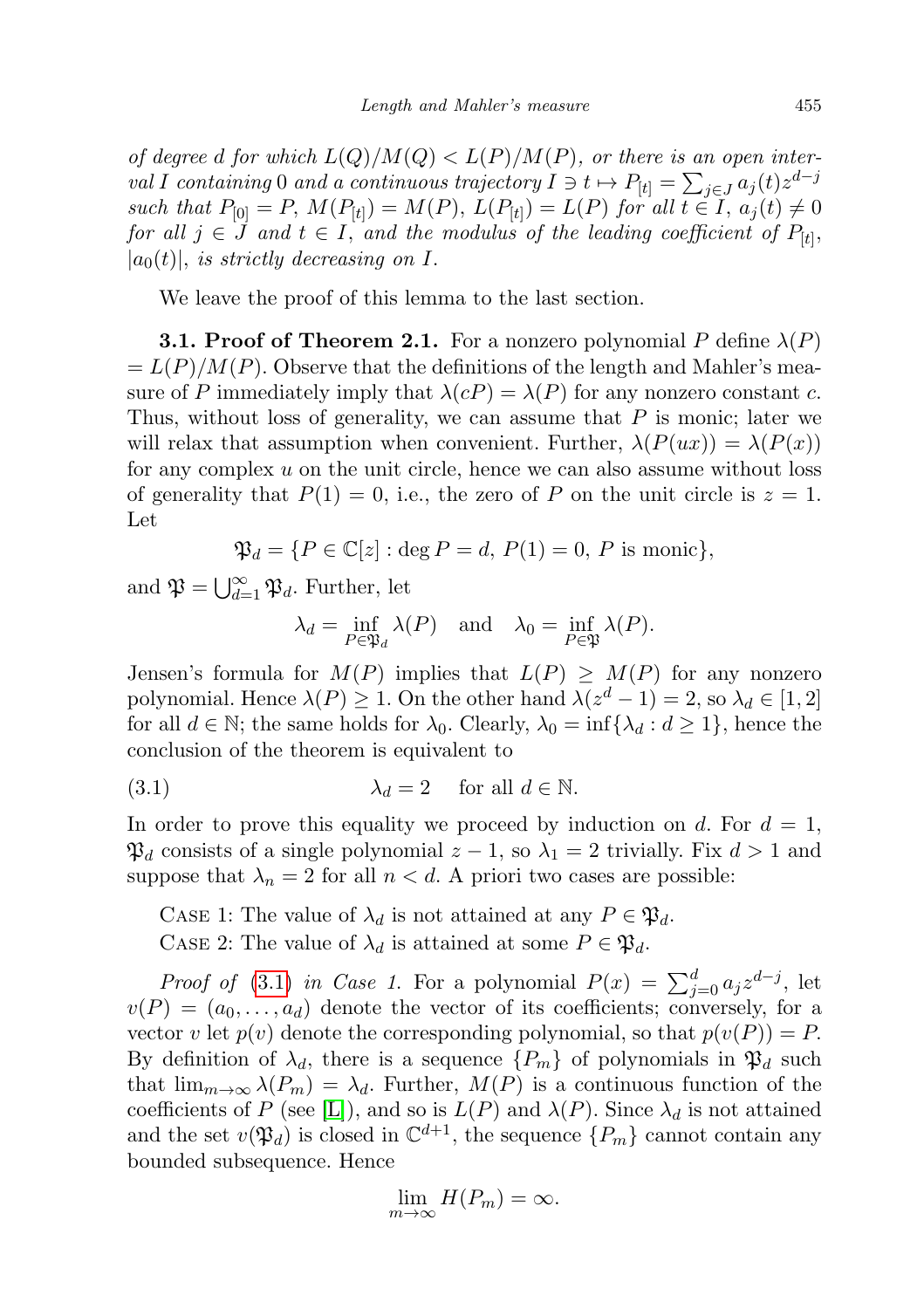Let  $\hat{P}_m = P_m / H(P_m)$ . We have  $\lim_{m \to \infty} \lambda(\hat{P}_m) = \lim_{m \to \infty} \lambda(P_m) = \lambda_d.$ 

The definition of  $\hat{P}_m$  implies that  $v(\{\hat{P}_m\})$  lies in the compact set  $\{(z_0,\ldots,z_d) \mid |z_j| \leq 1, j=0,\ldots,d\} \subset \mathbb{C}^{d+1}$ . Therefore  $\{\hat{P}_m\}$  contains a convergent subsequence. Let  $\hat{P}_0$  be the limit of that subsequence. Then, by continuity,  $H(\hat{P}_0) = 1$  and  $\hat{P}_0(1) = 0$ . However, since  $\hat{P}_m$  is monic, the leading coefficient of  $\hat{P}_m$  is  $1/H(P_m)$ , and  $\lim_{m\to\infty} H(P_m) = \infty$ ; hence the coefficient of  $z^d$  in  $\hat{P}_0$  must be 0. Hence  $\deg(\hat{P}_0) < d$  and, by induction hypothesis,  $\lambda_d = \lambda(\hat{P}_0) = 2$ .

Proof of [\(3.1\)](#page-2-0) in Case 2. Suppose that  $\lambda_d = \lambda(P)$  for some  $P \in \mathfrak{P}_d$ . Write P as  $P(z) = \sum_{i=0}^{k} c_i z^{n_i}$  where  $c_i$ ,  $i = 0, ..., k$ , are not zero, and  $n_0 > \cdots > n_k = 0$ . Let  $gcd(n_0, \ldots, n_k) = m$ . If  $m \neq 1$  then the conclusion holds by induction hypothesis, since then  $P(z) = P_1(z^m)$  for a polynomial  $P_1$  of degree  $d/m$  with  $\lambda(P) = \lambda(P_1)$ . Consequently, in what follows we assume that  $m = 1$ .

CLAIM 3.1.1. P has no other zeros on the unit circle besides  $z = 1$ , which is a zero of order 1.

*Proof of Claim 3.1.1.* Suppose first to the contrary that  $P$  has another zero  $z_0 \neq 1$  on the unit circle. The condition  $gcd(n_0, \ldots, n_k) = 1$  implies that for some  $j \neq k$ , the binomial  $h(z) = z^{n_j} - 1$  does not vanish at  $z_0$ . Let  $\theta_0$ be the argument of  $z_0$  and consider  $z = e^{i\theta}$ ,  $\theta \in \mathbb{R}$ . Since h is continuous we can choose  $\delta > 0$  and an open interval  $I_{\delta}$  containing  $\theta_0$  such that  $|h(z)| > \delta$ for  $\theta$  in  $I_{\delta}$ . Let  $\rho > 0$  be a small real number to be determined later, and let  $s = e^{i\psi}$ . Define  $P_{\rho s}(z) = P(z) + \rho sh(z)$ . Let  $\lambda_s = L(P_{\rho s})/M(P_{\rho s})$  and  $\lambda_{\text{ave}} = \exp\left(\frac{1}{2\pi}\right)$  $\frac{1}{2\pi} \int_0^{2\pi} \log |\lambda_s| d\psi$ . We have  $\log \lambda_{ave} = l_\rho(P) - m_\rho(P)$ , where

$$
m_{\rho}(P) = \frac{1}{2\pi} \int_{0}^{2\pi} \log|M(P_{\rho s})| d\psi \text{ and } l_{\rho}(P) = \frac{1}{2\pi} \int_{0}^{2\pi} \log|L(P_{\rho s})| d\psi.
$$

Let  $P(z) = (z - z_0)P_1(z)$ ,  $\kappa = \sup_{|z|=1} |P_1(z)|$ , and  $I_\rho = \{\theta : |\theta - \theta_0| \leq$  $\kappa^{-1}\rho\delta$ . On  $I_{\rho}$  we have

$$
|P(e^{i\theta})| = |(e^{i\theta} - e^{i\theta_0})P_1(e^{i\theta})| \le |\theta - \theta_0|\kappa \le \rho\delta,
$$

while for sufficiently small  $\rho, I_{\rho} \subset I_{\delta}$ , so  $|\rho h(e^{i\theta})| > \rho \delta$ . Hence

$$
m_{\rho}(P) = \frac{1}{4\pi^2} \int_{0}^{2\pi} \int_{0}^{2\pi} \log |P(z) + \rho sh(z)| d\theta d\psi
$$

$$
= \frac{1}{2\pi} \int_{0}^{2\pi} \max \{ \log |P(z)|, \log |\rho h(z)| \} d\theta
$$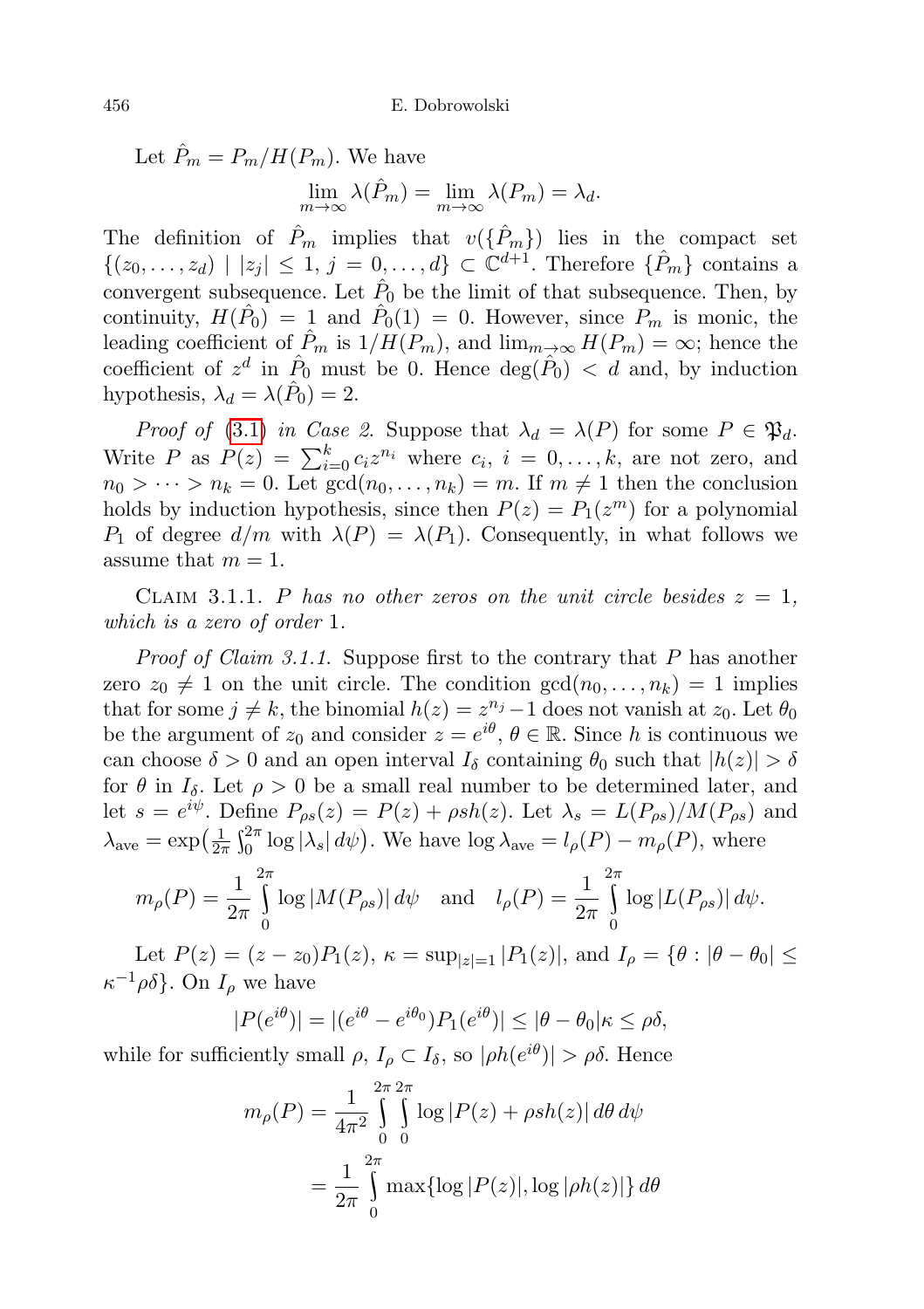$$
\geq \frac{1}{2\pi} \int_{0}^{2\pi} \log |P(z)| d\theta + \frac{1}{2\pi} \int_{I_{\rho}} (\log |ph(z)| - \log |P(z)|) d\theta
$$
  

$$
\geq m(P) + \frac{1}{2\pi} \int_{I_{\rho}} (\log |p\delta| - \log |(\theta - \theta_0)\kappa|) d\theta = m(P) + \frac{\delta}{\pi \kappa} \rho.
$$

On the other hand

$$
L(P_{\rho s}) = L(P) + |c_j + \rho s| - |c_j| + |c_k - \rho s| - |c_k|.
$$

For  $l \in \{j, k\}$ , let  $c_l = |c_l|e^{i\theta_l}$ . Then

$$
|c_j + \rho s| - |c_j| = \sqrt{|c_j|^2 + \rho^2 + 2\rho \Re(\bar{c}_j s)} - |c_j| = \rho \cos(\psi - \theta_j) + \mathcal{O}(\rho^2).
$$
  
Similarly

Similarly

$$
|c_k - \rho s| - |c_k| = -\rho \cos(\psi - \theta_k) + \mathcal{O}(\rho^2).
$$

Hence

$$
|L(P_{\rho s})| = |L(P)| + \rho \cos(\psi - \theta_j) - \rho \cos(\psi - \theta_k) + \mathcal{O}(\rho^2).
$$

Consequently,

$$
l_{\rho}(P) = \frac{1}{2\pi} \int_{0}^{2\pi} \log |L(P_{\rho s})| d\psi = \log |L(P)| + \mathcal{O}(\rho^{2}).
$$

Thus, for sufficiently small  $\rho$ , log  $\lambda_{ave} = l_{\rho}(P) - m_{\rho}(P) < \log \lambda(P)$ . Therefore for some  $\rho > 0$  and s on the unit circle,  $\lambda(P_{\rho s}) < \lambda(P) = \lambda_d$ , contrary to the choice of P.

Now suppose that P has a multiple zero at  $z = 1$ . In the notation of the previous case consider again  $P_{\rho s}(z) = P(z) + \rho sh(z)$ . Then again  $l_{\rho}(P) = \log |L(P)| + \mathcal{O}(\rho^2)$ . However, in order to obtain a lower bound for  $m_{\rho}(P_{\rho s})$ , we apply the previous argument to  $\hat{P}(z) = P(z)/(z - 1)$  and  $\hat{h}(z) = h(z)/(z-1)$  (both quotients are polynomials in  $\mathbb{C}[z]$ ), instead of P and h. Then  $\hat{P}(1) = 0$ ,  $M(\hat{P} + \rho s\hat{h}) = M(P_{\rho s})$  and  $\hat{h}(1) \neq 0$ . Thus the same argument can be applied in the case of  $z_0 = 1$ , and we get the same estimate  $m_{\rho}(P_{\rho s}) \ge m(P) + \frac{\delta}{\pi \kappa} \rho$ , with  $\kappa = \max_{|z|=1} |P(z)/(z-1)^2|$  and  $\delta$  determined by h. Again, this contradicts the choice of P.

Consequently, in what follows, we assume that  $P$  has exactly one zero,  $z = 1$ , on the unit circle. Further, we can also assume that P has at least one zero outside as well as at least one zero inside the unit circle. For if P has no zeros inside the unit circle then by Lemma 3.2,

<span id="page-4-0"></span>(3.2) 
$$
L(P) \ge 2H(P) \ge 2|P(0)| = 2M(P),
$$

provided  $P(0) \neq 0$ . If P has no zeros outside the unit circle then  $P^*$  has no zeros inside it and by Lemma 3.1 we are reduced to the previous case. Finally, if  $P(0) = 0$  the induction hypothesis applies to  $P(z)/z$ , so we also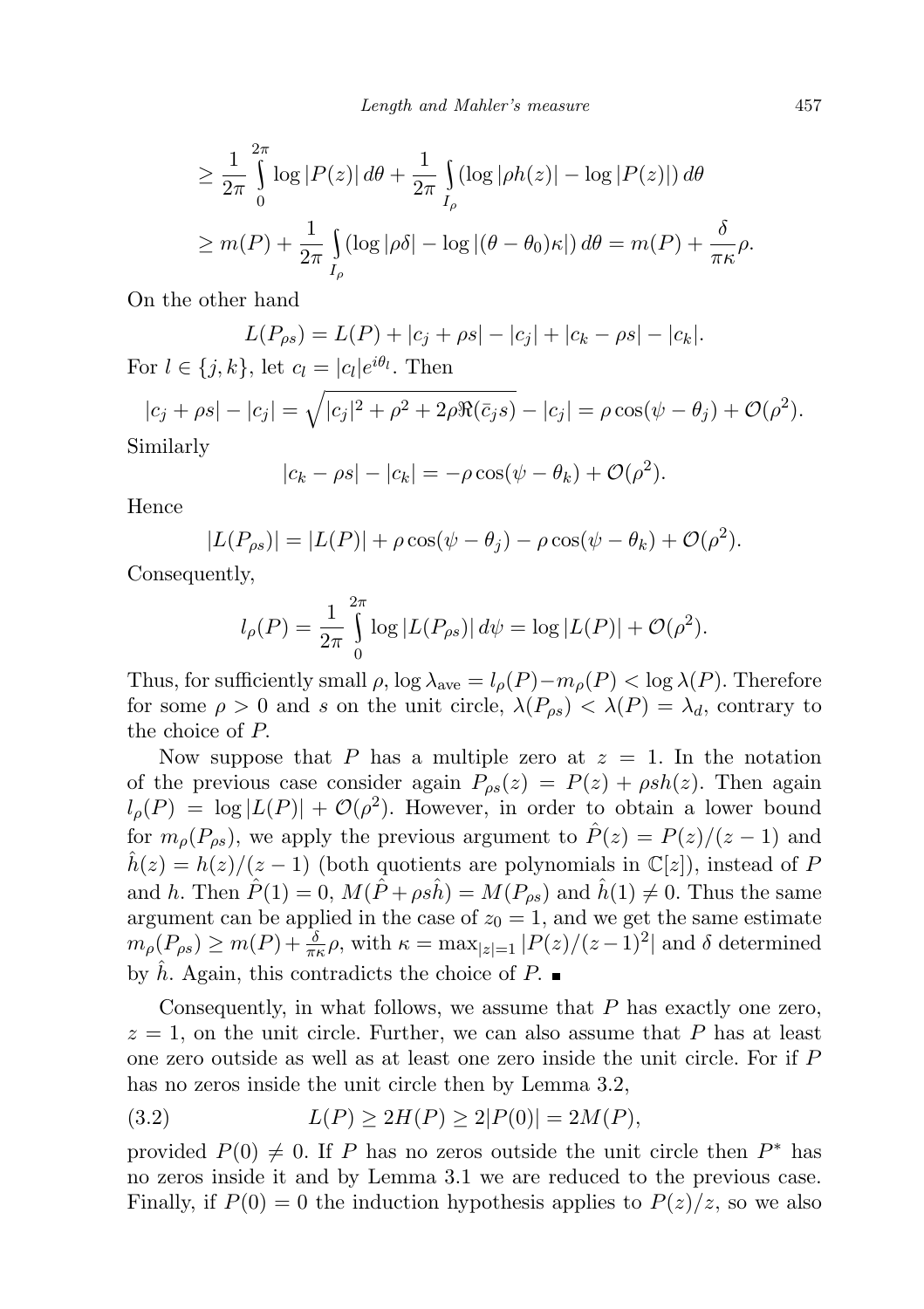assume that  $P(0) \neq 0$ . The assumptions about P imply that it has at least three nonzero terms. Thus  $P$  satisfies all the hypotheses of Lemma [3.3.](#page-1-1)

Suppose that  $\deg(P) = d$ . Let  $\hat{\mathfrak{P}}_d$  be the set of all polynomials of degree d satisfying all hypotheses of that lemma. Further, let  $\hat{\mathfrak{P}}_d(P)$  be the set of all polynomials in  $\hat{\mathfrak{P}}_d$  that have the same length and Mahler's measure as  $P$ . Let  $\mathfrak{A}_0$  be the set of the absolute values of the leading coefficients of all polynomials in  $\hat{\mathfrak{P}}_d(P)$ . By Lemma [3.3](#page-1-1) for every polynomial in  $\hat{\mathfrak{P}}_d(P)$  we can always find another one in this set with a smaller leading coefficient. Hence inf  $\mathfrak{A}_0 \notin \mathfrak{A}_0$ . Since the length of each polynomial in  $\mathfrak{B}_d(P)$  equals  $L(P)$ , this set is bounded and  $v(\hat{\mathfrak{P}}_d(P))$  is contained in a compact subset of  $\mathbb{C}^{d+1}$ . Therefore inf  $\mathfrak{A}_0$  is attained at some point  $Q$  of the closure  $v(\hat{\mathfrak{P}}_d(P))$ . Clearly

$$
Q \in v(\hat{\mathfrak{P}}_d(P)) \setminus v(\hat{\mathfrak{P}}_d(P)).
$$

Let  $p(Q)$  be the corresponding polynomial. Since length and Mahler's measure are continuous functions of the coefficients of a polynomial, we have  $L(p(Q)) = L(P)$  and  $M(p(Q)) = M(P)$ . Consequently,  $\lambda(p(Q)) = \lambda_d$ . Also, by continuity,  $p(Q)(1) = 0$ . However,  $p(Q) \notin \hat{\mathfrak{P}}_d(P)$ , hence it must violate some of the properties of this set. Therefore, either deg  $p(Q) = d$  and  $p(Q)$ has more than one zero on the unit circle or has no zeros outside or no zeros inside the unit circle or  $P(0) = 0$ , or else deg  $p(Q) < d$ . Since  $\lambda(p(Q)) = \lambda_d$ is minimal, the first possibility is ruled out by Claim 3.1.1. By [\(3.2\)](#page-4-0), the next two possibilities of the case  $deg(p(Q)) = d$  give  $\lambda(p(Q)) = \lambda_d = 2$ . Finally, if  $p(Q)(0) = 0$  then we can lower its degree by taking  $p(Q)(z)/z$ . Thus we are reduced to the case  $deg(p(Q)) < d$ , and  $\lambda_d = 2$  follows by induction hypothesis.  $\blacksquare$ 

*Proof of Corollary [2.2.](#page-1-0)* Suppose that  $\mathbf{z} = (z_1, \ldots, z_n) \in \mathbb{T}^n$  is a zero of P. Then  $\hat{P}(x) = P(x^{m_1}z_1, \ldots, x^{m_n}z_n)$  has a zero at  $x = 1$ . The conclusion follows immediately from Theorem 2.1 and [\[L\]](#page-10-5), with an appropriate choice of varying exponents  $m_1, \ldots, m_n$ .

**3.2. Proof of Lemma [3.3.](#page-1-1)** Under the conditions of the lemma, P factors as

$$
P = P_{\rm in} P_0 P_{\rm out},
$$

where

- $P_0(z) = z 1$ ,
- $P_{\text{in}}$  is monic and has all zeros inside the unit circle, and deg( $P_{\text{in}}$ ) =  $n_1 \geq 1$ ,
- $P_{\text{out}}$  has all zeros outside the unit circle and is not necessarily monic, and deg( $P_{\text{out}}$ ) =  $n_2 \geq 1$ .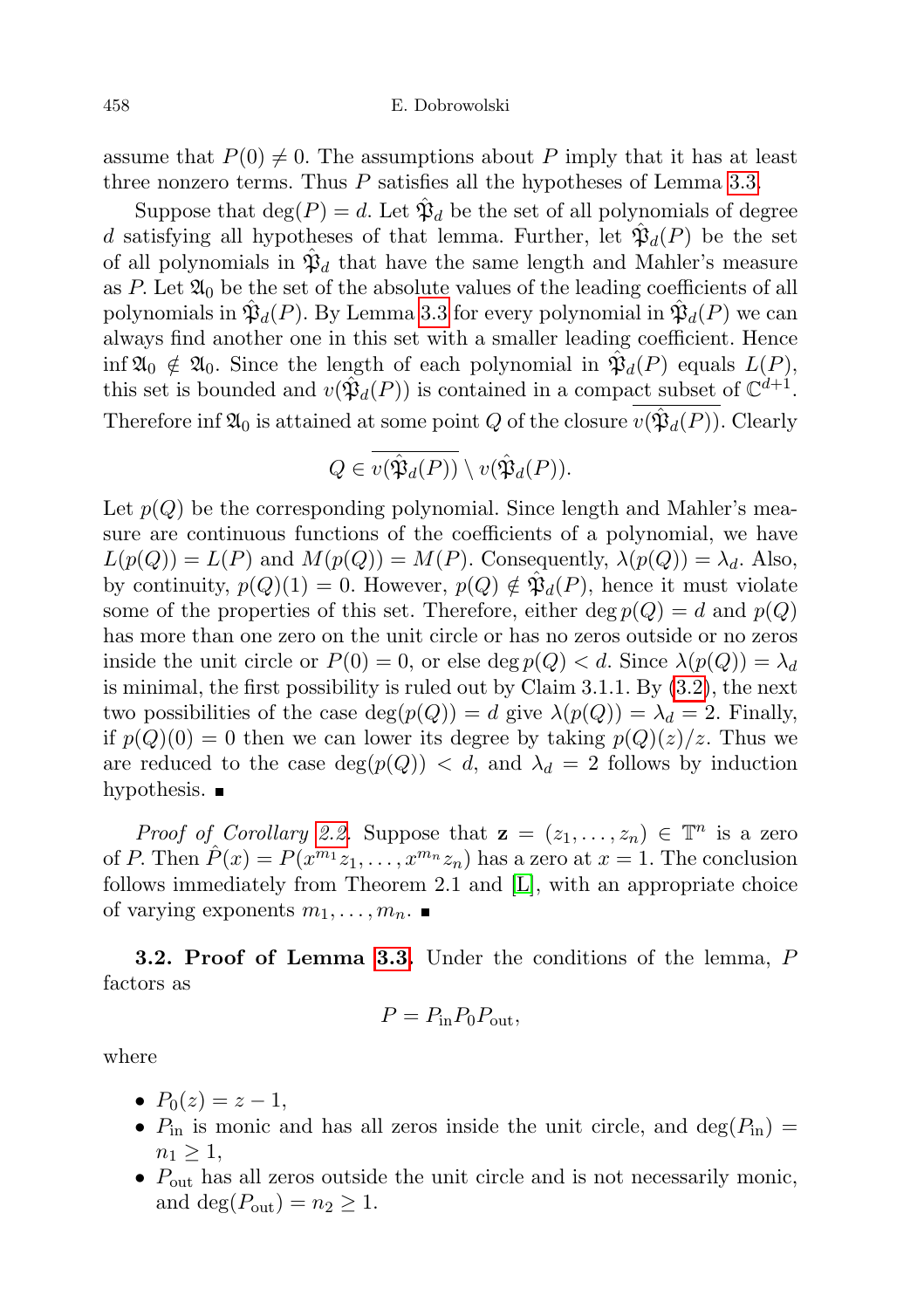Further, we have

(3.3) 
$$
M(P) = M(P_{\text{out}}) = |P_{\text{out}}(0)|.
$$

We emphasize that this equality also holds when  $P_{\text{out}}$  is not monic.

Let g be any polynomial of degree no greater than  $n_2 - 1$ . Consider  $\hat{P}_{\text{out}}(z) = P_{\text{out}}(z) + \epsilon z g(z)$ . For sufficiently small complex  $\epsilon$ , deg  $\hat{P}_{\text{out}} =$  $\deg P_{\text{out}}$ , and since  $P_{\text{out}}$  does not vanish on the unit circle, we have

<span id="page-6-0"></span>
$$
|P_{\text{out}}(z)| > |\epsilon z g(z)| \quad \text{ for } |z| = 1.
$$

By the Rouché theorem  $\hat{P}_{\text{out}}$  has no zeros inside the unit circle, and since it has the same degree as  $P_{\text{out}}$ , all its zeros are outside the unit circle. Similarly, for any polynomial h of degree not greater than  $n_1 - 1$ , and any sufficiently small  $\epsilon$ ,  $\hat{P}_{\text{in}}(z) = P_{\text{in}}(z) + \epsilon h(z)$  is monic, has all its zeros inside the unit circle, and does not vanish at 0. Let

$$
Q(z) = (P_{\text{in}}(z) + \epsilon h(z))P_0(z)(P_{\text{out}}(z) + \epsilon z g(z)).
$$

The zeros of  $Q$  outside the unit circle coincide with the zeros of  $\hat{P}_{\text{out}}$ . Hence  $M(Q) = M(\hat{P}_{\text{out}})$ . The definition of  $\hat{P}_{\text{out}}$  guarantees that  $\hat{P}_{\text{out}}(0) = P_{\text{out}}(0)$ . Hence, by [\(3.3\)](#page-6-0),

<span id="page-6-3"></span>
$$
M(Q) = M(\hat{P}_{\text{out}}) = |\hat{P}_{\text{out}}(0)| = |P_{\text{out}}(0)| = M(P).
$$

The construction of  $Q$  allows us to slightly modify  $P$  while preserving its Mahler's measure. We have

(3.4) 
$$
Q = P + \epsilon (z g P_{\text{in}} + h P_{\text{out}}) P_0 + \epsilon^2 z g h P_0.
$$

We initially ignore the term of smaller magnitude,  $\epsilon^2 zghP_0$ , and examine what kind of modification of  $P$  can be obtained from the term

$$
(3.5) \qquad \epsilon (z g P_{\rm in} + h P_{\rm out}) P_0.
$$

CLAIM 3.2.1. With suitable h and  $g<sub>1</sub>$ , [\(3.5\)](#page-6-1) is a nonzero polynomial with

<span id="page-6-1"></span>
$$
(zgP_{\text{in}} + hP_{\text{out}})P_0 = \sum_{j \in J} v_j z^{d-j}.
$$

*Note.* Recall that  $P(z) = \sum_{j \in J} a_j z^{d-j}$ . Claim 3.2.1 asserts that we can construct the polynomial [\(3.5\)](#page-6-1) in a way that modifies only the nonzero coefficients of P and does not create new terms.

*Proof of Claim 3.2.1.* Recall that  $\deg(g) \leq n_2 - 1$  and  $\deg(h) \leq n_1 - 1$ . Let

<span id="page-6-2"></span>(3.6) 
$$
zg(z) = \sum_{i=1}^{n_2} x_i z^{n_2 - i + 1} \text{ and } h(z) = \sum_{i=1}^{n_1} x_{n_2 + i} z^{n_1 - i},
$$

<span id="page-6-4"></span>(3.7) 
$$
P_{\text{out}}(z) = \sum_{i=0}^{n_2} c_i z^{n_2 - i} \text{ and } P_{\text{in}}(z) = \sum_{i=0}^{n_1} b_i z^{n_1 - i}.
$$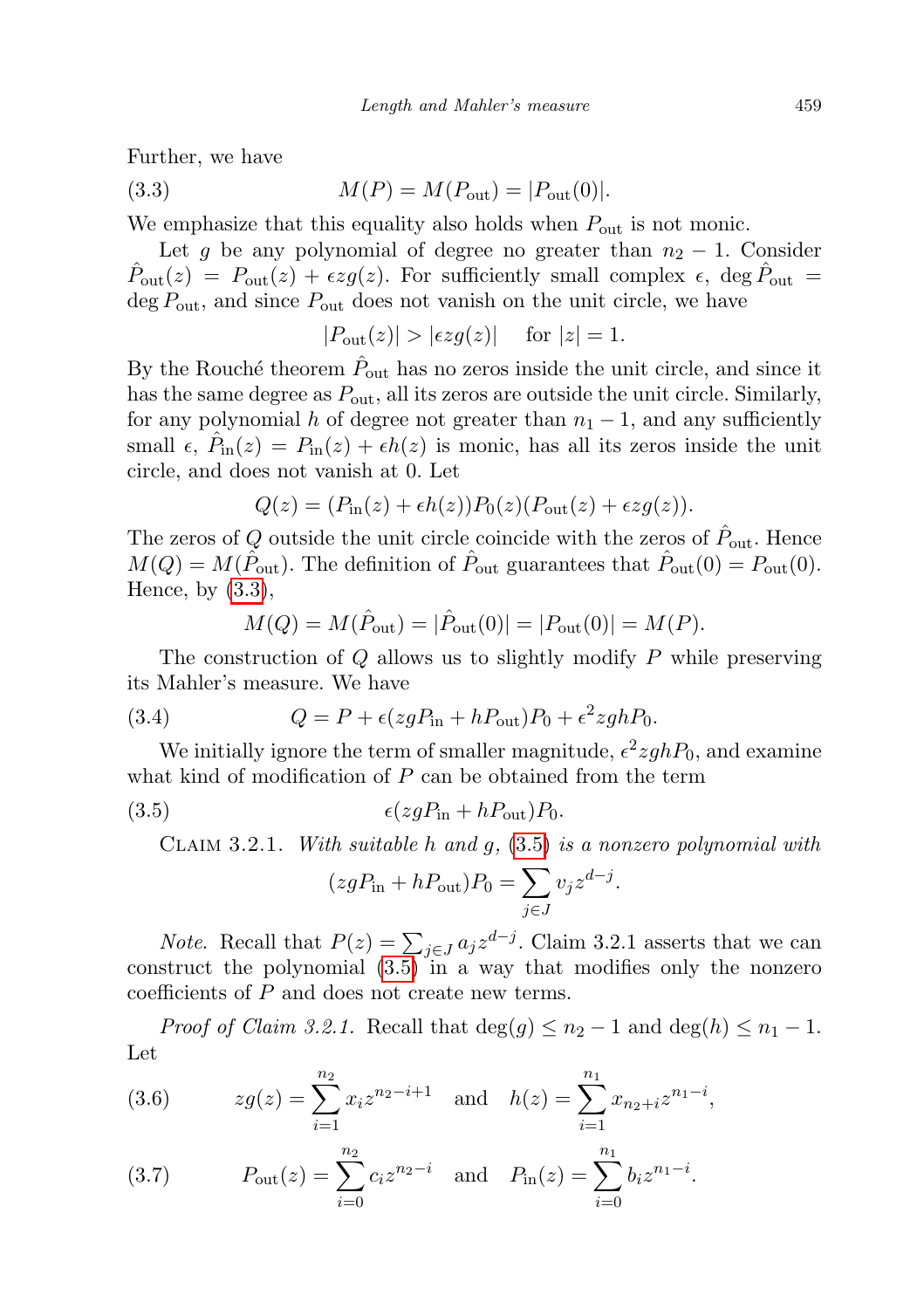Then

<span id="page-7-0"></span>
$$
(3.8) \t v(zgPin + hPout) = MX,
$$

where  $X = [x_1, \ldots, x_{n_1+n_2}]^T$  and M is an  $(n_1+n_2+1) \times (n_1+n_2) = d \times (d-1)$ matrix whose columns consist of 'shifted' vectors  $v(P_{\text{in}})$  and  $v(P_{\text{out}})$  and zeros. More precisely, the first  $n_2$  columns are

 $[b_0 \ldots b_{n_1} \ 0 \ \ldots \ 0]^T, [0 \ b_0 \ \ldots \ b_{n_1} \ 0 \ \ldots \ 0]^T, \ldots, [0 \ \ldots \ 0 \ b_0 \ \ldots \ b_{n_1} \ 0]^T,$ while the remaining  $n_1$  are

 $[0 \ c_0 \ \ldots \ c_{n_2} \ 0 \ \ldots \ 0]^T$ ,  $[0 \ 0 \ c_0 \ \ldots \ c_{n_2} \ 0 \ \ldots \ 0]^T$ ,  $[0 \ \ldots \ 0 \ c_0 \ \ldots \ c_{n_2}]^T$ .

We notice that  $M<sup>T</sup>$  is a submatrix of a  $d \times d$  Sylvester matrix  $\mathbb{S}_{zP_{\text{in}}$ ,  $P_{\text{out}}}$ . Recall that  $\det(\mathbb{S}_{zP_{\text{in}},P_{\text{out}}}) = \text{Res}(zP_{\text{in}},P_{\text{out}})$ . Since  $zP_{\text{in}}$  and  $P_{\text{out}}$  have no common zero, rank  $\mathbb{S}_{zP_{\text{in}}P_{\text{out}}} = d$ ; consequently, rank  $M = d - 1$ .

The required conditions on the polynomial [\(3.5\)](#page-6-1) mean that it is a nonzero polynomial with no nonzero terms of the form  $v_j z^{d-j}$  for  $j \notin J$ . In order to verify that this can be achieved by suitable choice of  $h$  and  $g$  we let

$$
V_0 = \{(y_0, \dots, y_d) \in \mathbb{C}^{d+1} : \forall_{j \notin J} \ y_j = 0\}
$$
  
\n
$$
U_1 = \{zgP_{\text{in}} + hP_{\text{out}} : g \in \mathbb{P}_{n_2 - 1}, h \in \mathbb{P}_{n_1 - 1}\} \subset \mathbb{P}_{d-1},
$$
  
\n
$$
U_2 = P_0U_1 = \{P_0Q : Q \in U_1\} \subset \mathbb{P}_d,
$$

where  $\mathbb{P}_n$  denotes the space of all complex polynomials of degree at most n. Since  $|J| = k$  we have dim  $V_0 = k$ , and by [\(3.6\)](#page-6-2),

 $\dim U_2 = \dim U_1 = \text{rank } M = d - 1.$ 

Put  $V_1 = v(U_1)$  and  $V_2 = v(U_2)$ . We have

$$
\dim(V_2 \cap V_0) \ge d - 1 + k - (d + 1) = k - 2.
$$

Put  $V_m = V_2 \cap V_0$ . Since  $k \geq 3$ , dim  $V_m \geq 1$ . By [\(3.8\)](#page-7-0) and [\(3.6\)](#page-6-2) there are g and h such that  $v((zgP_{\text{in}}+hP_{\text{out}})P_0) \in V_m$ . Let  $\mathbf{v}_m = v((zgP_{\text{in}}+hP_{\text{out}})P_0) =$  $(v_0, \ldots, v_d)$ . Then  $v_j = 0$  for  $j \notin J$ , and

$$
p(v((zgP_{\text{in}} + hP_{\text{out}})P_0)) = \sum_{j \in J} v_j z^{d-j},
$$

which proves the claim.

Now fix h and q satisfying Claim 3.2.1. By  $(3.4)$  we have

(3.9) 
$$
L(Q) = L\left(\sum_{j\in J} (a_j + \epsilon v_j) z^{d-j}\right) + \mathcal{O}(\epsilon^2).
$$

Write  $\epsilon = tu$ , where t is a positive real number and  $|u| = 1$ . Suppose that  $\frac{d}{dt}L(Q)|_{t=0} \neq 0$  for some u on the unit circle. Then by choosing an appropriate sufficiently small t we can make  $L(Q) < L(P)$ , while still having  $M(Q) = M(P)$  and deg  $Q = \text{deg } P$ . Then  $L(Q)/M(Q) < L(P)/M(P)$  and the first case of the conclusion of the lemma occurs. Otherwise, we have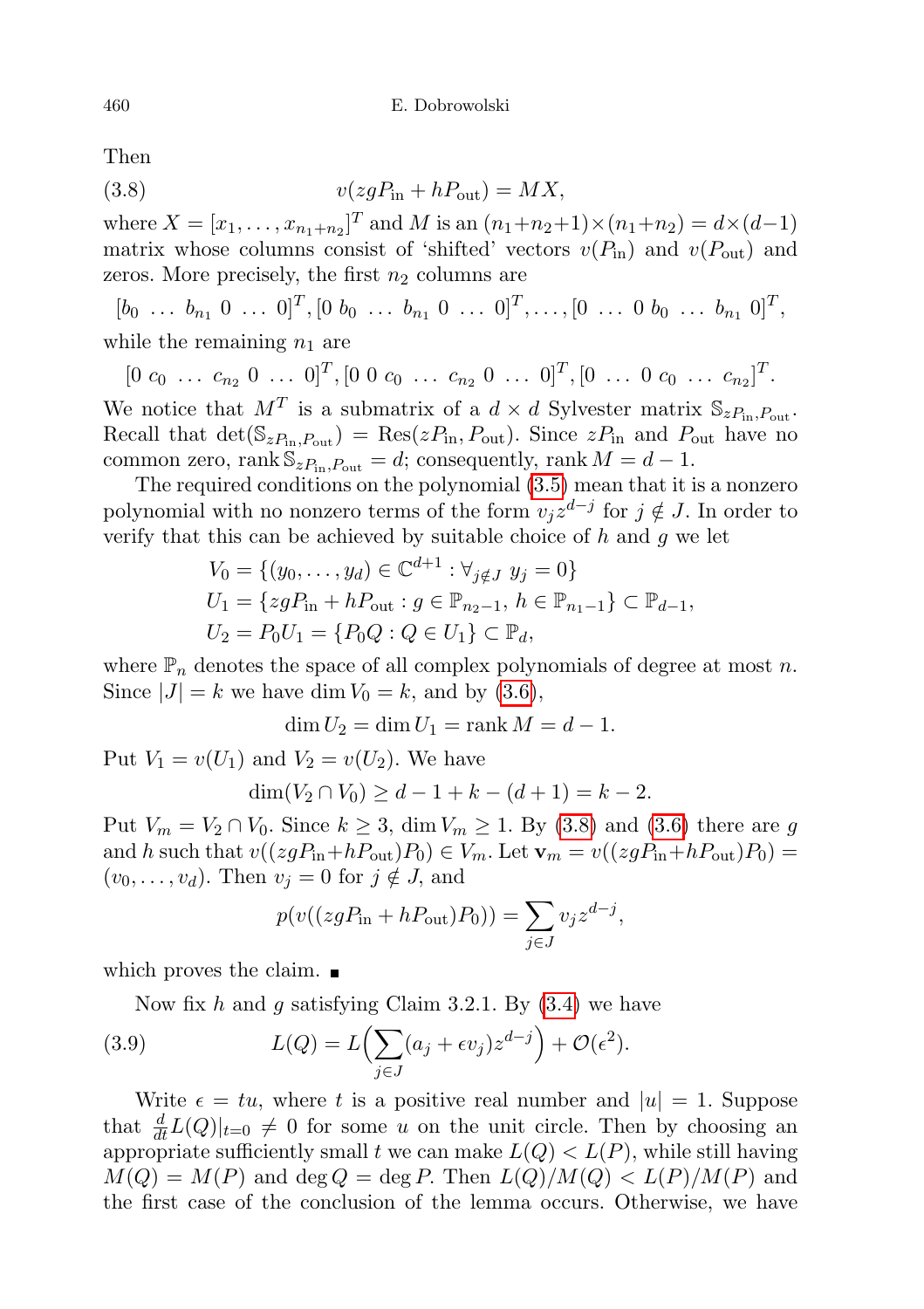$\frac{d}{dt}L(Q)|_{t=0} = 0$  for any u on the unit circle and all  $\mathbf{v}_m \in V_m$ . This is equivalent to

<span id="page-8-0"></span>(3.10) 
$$
\sum_{j \in J} v_j \frac{\bar{a}_j}{|a_j|} = 0
$$

for every  $\mathbf{v}_m \in V_m$ .

CLAIM 3.2.2. If  $(3.10)$  $(3.10)$  holds for a given P, then there are distinct nonzero indices  $i, j \in J$  and unique polynomials h and g such that  $\mathbf{v}_m =$  $v((zgP_{\text{in}}+hP_{\text{out}})P_0) \in V_m$  has all components other than  $v_0, v_i, v_j$  equal to 0. Further,  $v_0 = -a_0$ , where  $a_0$  is the leading coefficient of P.

*Proof of Claim 3.2.2.* Let  $\bar{\varepsilon}_j = \bar{a}_j/|a_j|$ , or equivalently  $a_j = \varepsilon_j |a_j|$ , for  $j \in J$ . Define a vector  $\boldsymbol{\varepsilon} \in \mathbb{C}^{d+1}$  by letting its jth component be  $\varepsilon_j$  if  $j \in J$ , and 0 otherwise. Similarly let 1 have components 1 for  $j \in J$  and zero outside J. Then [\(3.10\)](#page-8-0) and the definition of  $V_m$  imply that  $V_m$  is orthogonal to both  $\varepsilon$  and 1. Further, the vectors  $\varepsilon$  and 1 are linearly independent, since by definition of  $\varepsilon$  and the fact that  $P(1) = 0$ , we have  $\langle v(P), \varepsilon \rangle = L(P) \neq 0$ , while  $\langle v(P), 1 \rangle = 0$ , where the inner product is the usual hermitian product on  $\mathbb{C}^{d+1}$ . Recall that dim  $V_m \geq k-2$ , so in fact we must have dim  $V_m = k-2$ , and

$$
V_0 = V_m \oplus^{\perp} \text{span}\{\mathbf{1}, \boldsymbol{\varepsilon}\}.
$$

Since 1 and  $\varepsilon$  are linearly independent, there is a pair of indices  $(i, j) \in J \times J$ for which the vectors  $(\varepsilon_i, \varepsilon_j)$  and  $(1, 1)$  are linearly independent. Further, there is such a pair for which neither  $i$  or  $j$  is 0. Indeed, otherwise we would have  $\varepsilon_i = \varepsilon_j$  for all nonzero i and j. Hence  $P(1) = \varepsilon_0 |a_0| + \varepsilon_i \sum_{j \in J, j \neq 0} |a_j|$  $= 0$ , so  $|a_0| = \sum_{j \in J, j \neq 0} |a_j|$ . The last equality however implies that P has no zeros outside the unit circle, contrary to our assumption. Therefore we can fix a pair  $(i, j)$  such that  $(\varepsilon_i, \varepsilon_j)$  and  $(1, 1)$  are linearly independent, and  $i, j \neq 0$ . The system

$$
\bar{\varepsilon}_i v_i + \bar{\varepsilon}_j v_j = \bar{\varepsilon}_0 a_0 v_i + v_j = a_0
$$

has a unique solution  $(v_i, v_j)$ . Define a vector  $\mathbf{v}_m = (v_0, \dots, v_d)$  by letting  $v_0 = -a_0$ ,  $v_i$  and  $v_j$  be the solutions of the above system, and all other components be 0. Thus  $\mathbf{v}_m \in V_m$  and this vector is uniquely determined by P for the fixed pair  $(i, j)$ . Hence, there are polynomials g and h as in  $(3.5)$ such that  $v((zgP_{\text{in}} + hP_{\text{out}})P_0) = \mathbf{v}_m$ . By [\(3.8\)](#page-7-0) we have

<span id="page-8-1"></span>(3.11) 
$$
p(\mathbf{v}_m) = (z g P_{\text{in}} + h P_{\text{out}}) P_0 = p(MX) P_0.
$$

The polynomials  $g$  and  $h$  are in one-to-one correspondence with the vector X through formula  $(3.6)$ . Since a vector X satisfying  $(3.11)$  exists, we have an explicit formula

<span id="page-8-2"></span>(3.12) 
$$
X = (M^T M)^{-1} v(p(\mathbf{v}_m)/P_0).
$$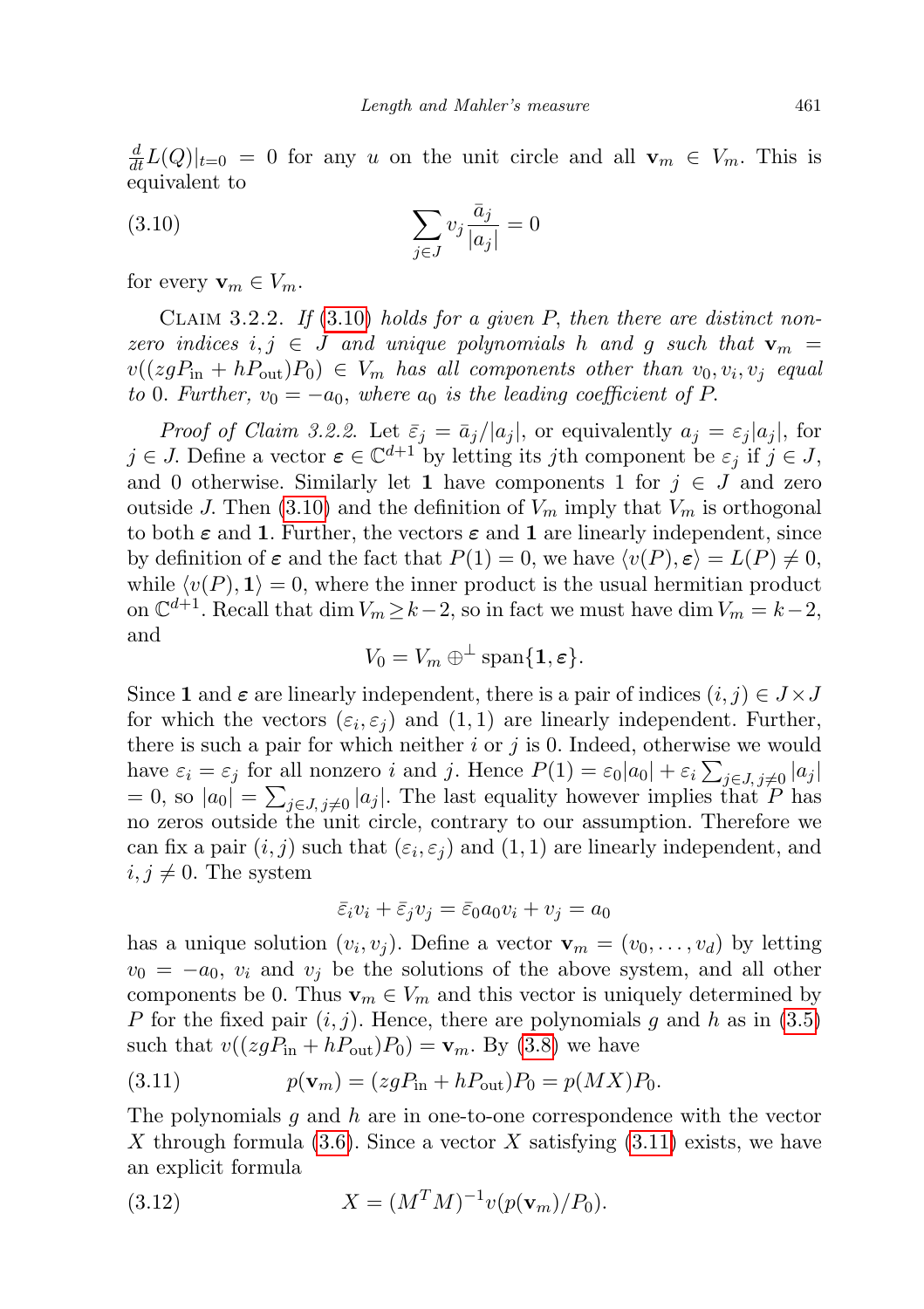## 462 E. Dobrowolski

Note that the matrix  $M^T M$  has size  $(d-1) \times (d-1)$  and is invertible because rank  $M = d - 1$ . Thus we have a uniquely determined sequence of mappings

$$
P \mapsto \varepsilon \mapsto \mathbf{v}_m \mapsto X \mapsto (h, g). \blacksquare
$$

Formula [\(3.4\)](#page-6-3) and the particular form of  $v_m$  with sufficiently small real positive  $\epsilon$  allow us to decrease the magnitude of the leading coefficient of P while preserving its Mahler's measure. Unfortunately, in the process, the term  $\epsilon^2 zghP_0$  can create new nonzero coefficients and slightly increase the length of P. Fortunately, we shall see that this can be avoided if we change dynamically P and  $v_m$  together in an appropriate way. We can achieve this by creating a special system of differential equations whose solution generates a trajectory of polynomials  $P_{[t]}$  satisfying the conclusion of the lemma.

For this consider the coefficients  $c_i$  and  $b_i$  in [\(3.7\)](#page-6-4) as functions of an independent real variable t, except for  $b_0 = 1$  and  $c_{n_2}$  which we will keep constant. Form the vector function  $Y(t) = [c_0(t) \dots c_{n_2-1}(t) b_1(t) \dots b_{n_1}(t)]^T$ and consider the initial value problem

<span id="page-9-0"></span>
$$
(3.13) \t Y' = (M^T M)^{-1} v(p(\mathbf{v}_m)/P_0)), \t Y(0) = [c_0 \dots c_{n_2-1} b_1 \dots b_{n_1}]^T.
$$

The vector  $Y(t)$  determines the polynomials

$$
P_{\text{out}[t]}(z) = c_{n_2} + \sum_{i=0}^{n_2 - 1} c_i(t) z^{n_2 - i} \quad \text{and} \quad P_{\text{in}[t]}(z) = z^{n_1} + \sum_{i=1}^{n_1} b_i(t) z^{n_1 - i}
$$

such that for  $P_{[t]} = P_{\text{out}[t]} P_{\text{in}[t]} P_0$  we have  $P_{[0]} = P$ . The matrix  $M = M(Y)$ is determined by Y via  $P_{\text{out}[t]}$  and  $P_{\text{in}[t]}$  in the same way as the matrix M de-scribed by the formulas following [\(3.8\)](#page-7-0). Similarly,  $\mathbf{v}_m = \mathbf{v}_m(t)$  is determined by  $P_{[t]}$  in the same way as  $\mathbf{v}_m$  by P. Thus we have a sequence of mappings  $Y(t) \mapsto P_{[t]} \mapsto \varepsilon(Y(t)) \mapsto \mathbf{v}_m(Y(t)),$ 

and also

$$
Y \mapsto M(Y).
$$

Let  $Y = \Re(Y) + i\Im(Y)$ . The system [\(3.13\)](#page-9-0) corresponds to a pair of systems in real variables

$$
\Re(Y') = \Re((M^T M)^{-1} v(p(\mathbf{v}_m/P_0))), \quad \Im(Y') = \Im((M^T M)^{-1} v(p(\mathbf{v}_m/P_0))).
$$

By examining the mappings listed above we conclude that the right-hand side functions of these systems are rational functions of the components of  $\Re(Y)$  and of  $\Im(Y)$ , and of the absolute values of the coefficients of  $P_{[t]}$ , which in turn are polynomial functions of the components of Y. The coefficients of  $P_{[0]} = P$  correspond to  $Y(0)$  and are not zero. Therefore the coefficients of  $P_{[t]}$  corresponding to Y are not zero for Y in some open ball containing  $Y(0)$ . Thus on a sufficiently small open ball containing  $(\Re(Y_0), \Im(Y_0))$  the right-hand sides of the systems are continuously differentiable functions of the vector  $(\Re(Y), \Im(Y))$ . Consequently, the initial value problem [\(3.13\)](#page-9-0) has